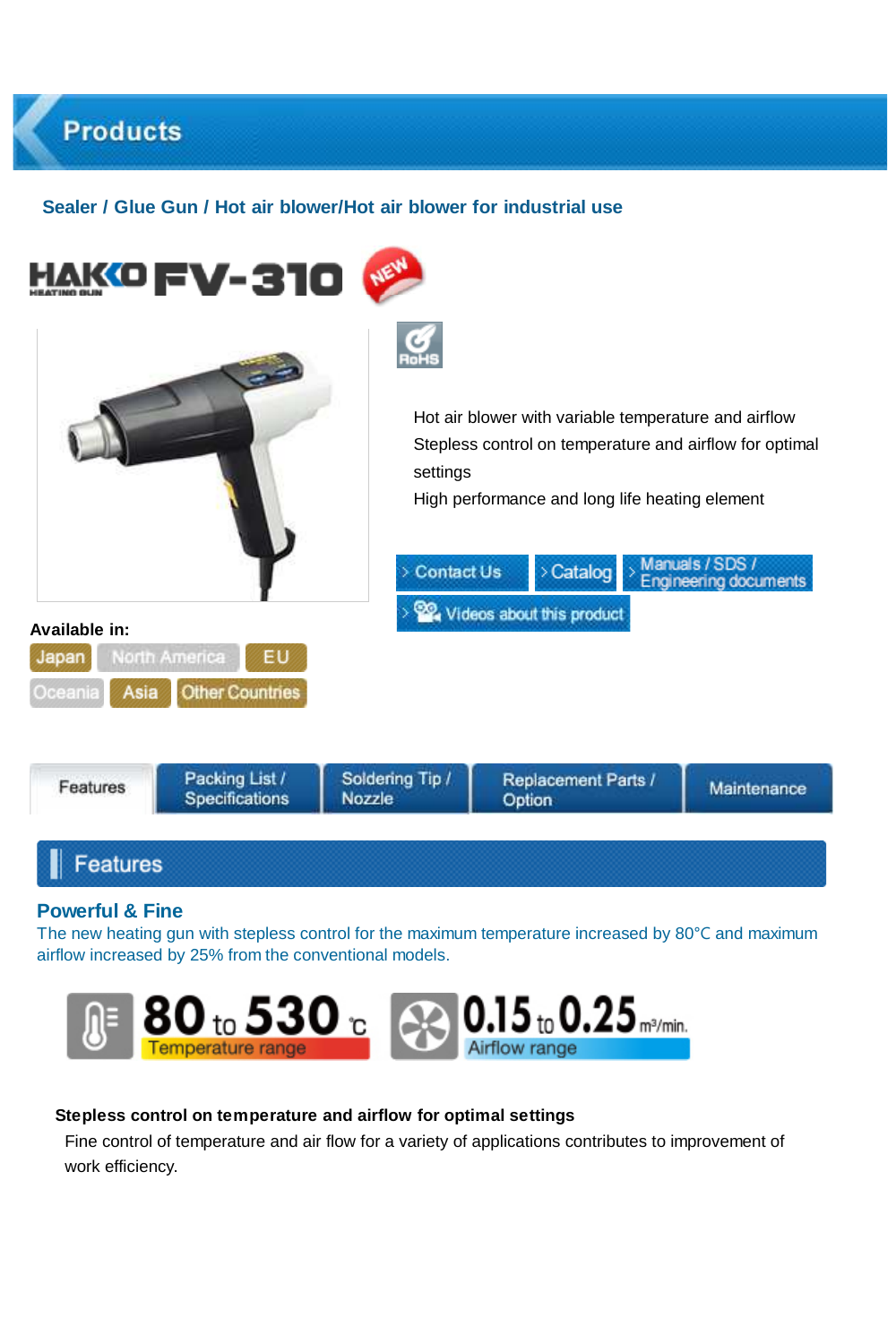#### Types of applications

|  | Drying painting and putty<br>Peeling sticker |  |  |
|--|----------------------------------------------|--|--|
|  |                                              |  |  |
|  | Shrinking                                    |  |  |
|  | Heat shrink tubing                           |  |  |
|  | Curving plastic material                     |  |  |

Temperature distribution chart



\* The temperature and airflow volume are reference values; these values are not ouaranteed.

|                                                                          | the second company of the control of the company and second con- |                    |                   |                    |                  |  |
|--------------------------------------------------------------------------|------------------------------------------------------------------|--------------------|-------------------|--------------------|------------------|--|
| Temperature<br>control knob<br>(TEMP.)<br>Air flow<br>control knob (AIR) |                                                                  | 2                  | 3                 | 4                  | 5                |  |
| $1$ (0.15 m <sup>3</sup> /min.)                                          | 120c                                                             | 175 <sub>°</sub> c | 295 °C            | 425 °C             | 530 °C           |  |
| 2(0.17 m <sup>3</sup> /min.)                                             | 110C                                                             | 165C               | 270C              | 390C               | 505 °C           |  |
| $3(0.2 \text{ m}^3/\text{min.})$                                         | 100C                                                             | 145c               | $230 - c$         | 320C               | 425 c            |  |
| 4 (0.23 m <sup>3</sup> /min.)                                            | 90 <sub>c</sub>                                                  | 130C               | $205 - c$         | 285 °C             | 380 °C           |  |
| $5(0.25 \text{ m}^3/\text{min.})$                                        | $85 - c$                                                         | 115c               | 190 <sub>°c</sub> | 270C<br><b>PER</b> | 345 <sub>2</sub> |  |

### **High performance and long life heating element**

Use of ceramic insulator for greater heat storage and heating performance.



## **Easy replacement of heating element**

It requires only a screwdriver to replace heating element.



#### **Safety design for fall-prevention during hands-free operation**

Anti-slip rubbers on the back improve stability and safety during hands-free operation. Slide button (switch), temperature and air flow knobs are positioned at where it is easy to operate even during hands-free operation.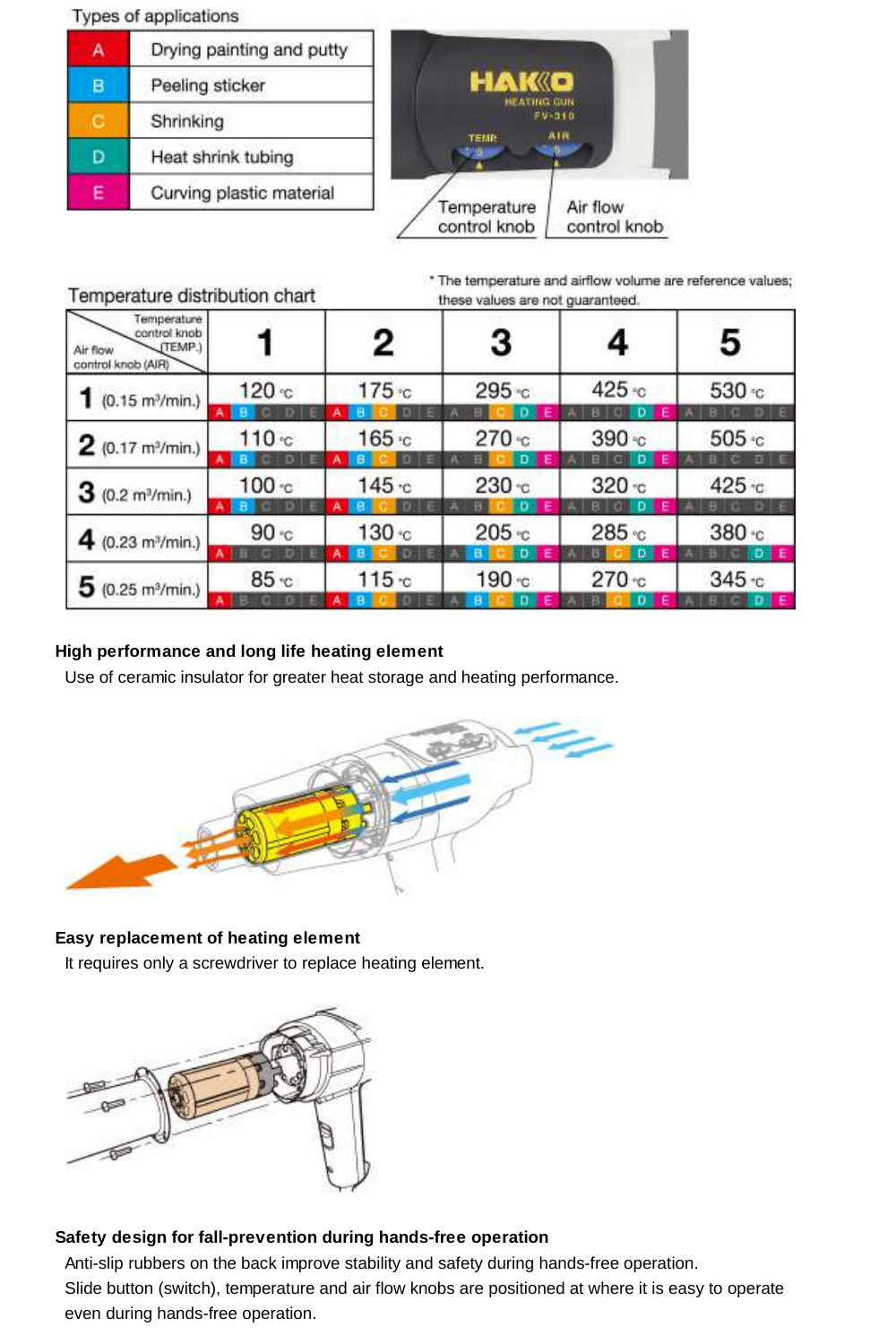

Use of stand, an option part, secures stability for hands-free application.



#### **A carrying case as standard**

It can store optional parts to carry together with unit.



## **How to use**

- 1. Set the slide button (switch) to OFF and insert the plug of the power cord into an outlet. •Use a power outlet rated at 12 A or greater for 110 V, 5 A or greater for 220 - 240 V.
- 2. Turn the slide button (switch) to "Ⅱ".
	- Hot air will come out of the pipe.
- 3. Turn the temperature/ air flow control knobs to adjust temperature/ air flow.
	- \*The larger the number, the higher the temperature/ air flow.
- 4. After use, turn the slide button (switch) to "Ⅰ" and allow the unit to cool down for at least 90 seconds.

Before storing the heating gun, allow it to cool down for at least 5 minutes.